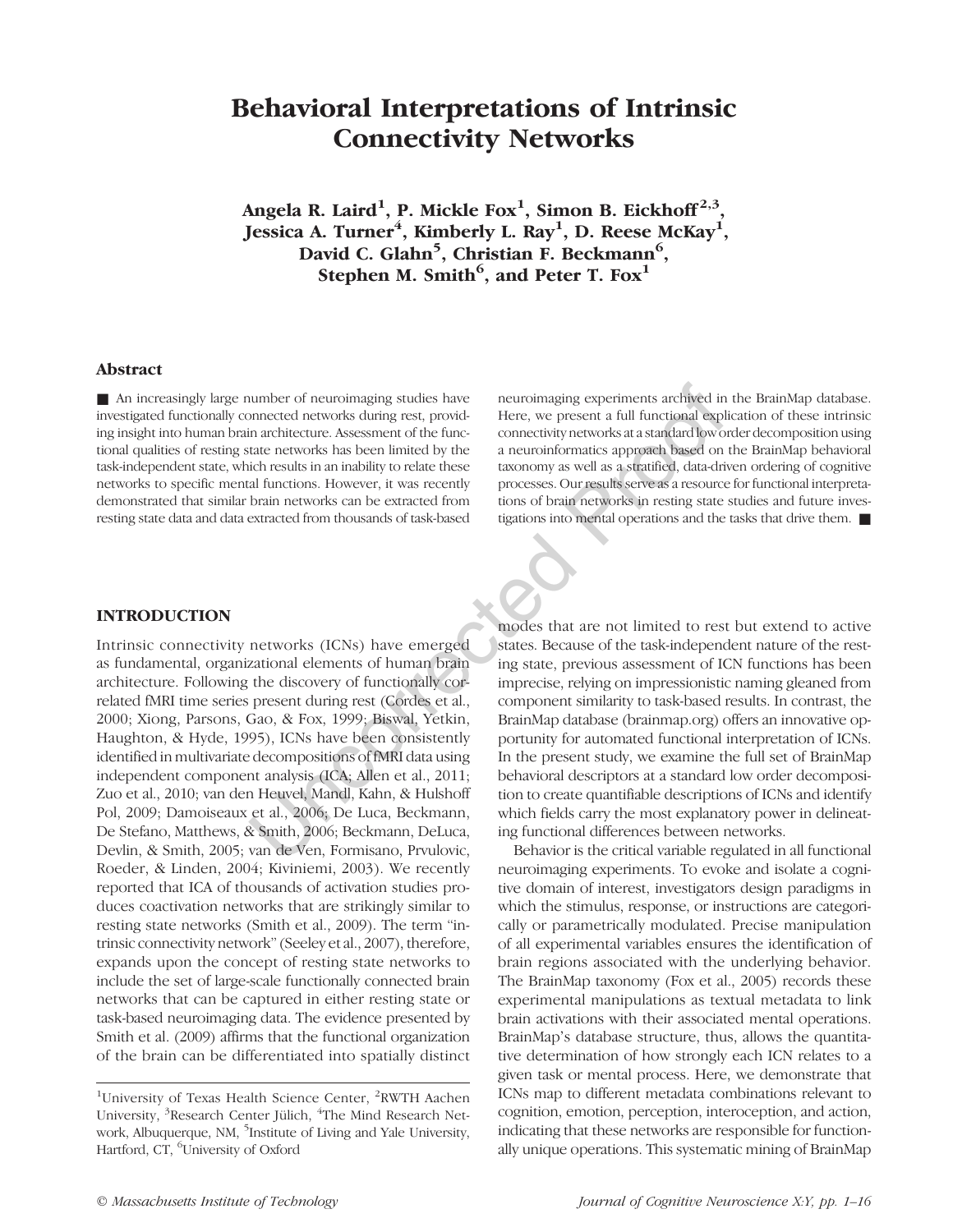metadata provided a substantially richer characterization of ICNs than has been previously possible.

Metadata exploration was carried out using hierarchical clustering analysis (HCA) to sort both behavioral groupings and networks into similar clusters. Combined application of two data-driven analyses was performed to test our theory that independent brain (ICA) and behavior (HCA) analyses yield limited insight into functional brain architecture but jointly facilitate new knowledge discovery in cognitive neuroscience. We hypothesized that our results would yield some function–structure correlations that align with well-established primary system organization (e.g., motor, visual, auditory) and that other results would provide more complex insight into higher domains of cognition and multisensory integration. As predicted by Smith et al. (2009), we set forth a framework for deriving a neuroimaging-driven cognitive ontology and establish that this strategy is extremely powerful when pursued in the context of intrinsic connectivity. Our results serve as a resource for future interpretations of brain networks in resting state studies, which potentially will provide significant contributions to understanding functional connections spanning the entire brain.

#### METHODS

#### The BrainMap Database

The BrainMap database (Laird, Lancaster, & Fox, 2005, 2009; Fox & Lancaster, 2002) is an on-line repository of published functional neuroimaging results. Reduced data are archived in BrainMap in the form of three-dimensional coordinates in stereotactic space  $(x, y, z)$  extracted from the peak locations of reported brain activations in the literature, similar to other databases such as SumsDB (Van Essen, 2009), AMAT (Hamilton, 2009), and Brede (Nielsen, 2009; Nielsen & Hansen, 2002). For each experiment, the target brain template utilized during the spatial normalization procedure is recorded to allow renormalization to a standard brain space, thereby facilitating the metaanalytic comparison of coordinates across studies. BrainMap currently supports analyses in either Talairach (Talairach & Tournoux, 1988) or Montreal Neurological Institute (MNI; Collins, Neelin, Peters, & Evans, 1994) standard spaces. In the present study, coordinates were analyzed in Talairach space; conversions between spaces were carried out using the Lancaster transform (Laird et al., 2010; Lancaster et al., 2007).

BrainMap currently archives coordinates from approximately 20% of the functional neuroimaging literature (Derrfuss & Mar, 2009), along with behavioral metadata extracted over 67 coding fields, resulting in a total of nearly 1.4 million instantiations of BrainMap metadata. Our analyses were carried out on peak coordinates and metadata associated with 8637 functional brain imaging experiments, which were extracted from 1840 publications that reported 69,481 activation locations across 31,724 subjects. Subject ages ranged from 1 to 90 years old (mean of reported group mean  $\alpha$ ge = 31.5 years), which included studies reporting brain activations in men only (22%), women only (8%), and mixed gender groups (70%).

#### Generation of Intrinsic Connectivity Maps

deriving a neuromagney<br>threathis that his stategy is ex-<br>traction and  $U = 20$  was applied to this 4D data<br>statels that this stategy is ex-<br>ment ID) using MELODIC (multivariated in the context of intrinsic<br>optimized decomp Peak coordinates in BrainMap were smoothed using a Gaussian distribution (FWHM  $= 12$  mm) to accommodate the spatial uncertainty associated with neuroimaging foci and generate modeled activation images with 2-mm resolution (Figure 1, Step 1). This smoothing has been shown to provide a reasonable approximation to the whole brain statistical parametric images from which they were extracted (Eickhoff et al., 2009; Salimi-Khorshidi, Smith, Keltner, Wager, & Nichols, 2009). ICA (dimensionality  $d = 20$ ) was applied to this 4D data (Space  $\times$  Experiment ID) using MELODIC (multivariate exploratory linear optimized decomposition into independent components; Beckmann et al., 2005) in FSL (FMRIB Software Library; Woolrich et al., 2009; Smith et al., 2004) to decompose the experiment images into 20 spatially independent components, which represent the major modes of coactivation across the BrainMap database (Figure 1, Step 2). A dimensionality of 20 was chosen to provide continuity of comparison with our previous report involving ICA of BrainMap experiment images (Smith et al., 2009). Along with each spatial map, a corresponding experiment ID vector was generated that describes how strongly a given component relates to each of the original 8637 experiment images. ICA maps were converted to z statistic images via a normalized mixture model fit, thresholded at  $z > 4$ , and viewed on a Talairach space template image (Kochunov et al., 2002).

# The BrainMap Taxonomy

The BrainMap behavioral taxonomy of functional neuroimaging studies includes  $67$  descriptor fields  $(f)$ , which are described in Supplementary Table 1. These fields relate information concerning the citation, subjects, conditions, and experiments (defined as contrasts of conditions resulting in a statistical parametric image), the latter three of which are critical for establishing how observed brain activation patterns were elicited. A subset of 14 fields was selected to quantify the functional properties of ICNs observed in BrainMap, based on two criteria: (1) structured keyword format, rather than free text entries, and (2) description of functionally relevant metadata (e.g., titles of journals were deemed not relevant to network descriptions). These keyword fields (e.g., "paradigm") are designated by a list of  $n$  classes (e.g., "saccades") to maintain a structured taxonomy (Supplementary Table 2). The class lists are continually updated to evolve as the database grows but have been structured to maximize the creation of groupings of similar studies and minimize classes that include only one or two studies.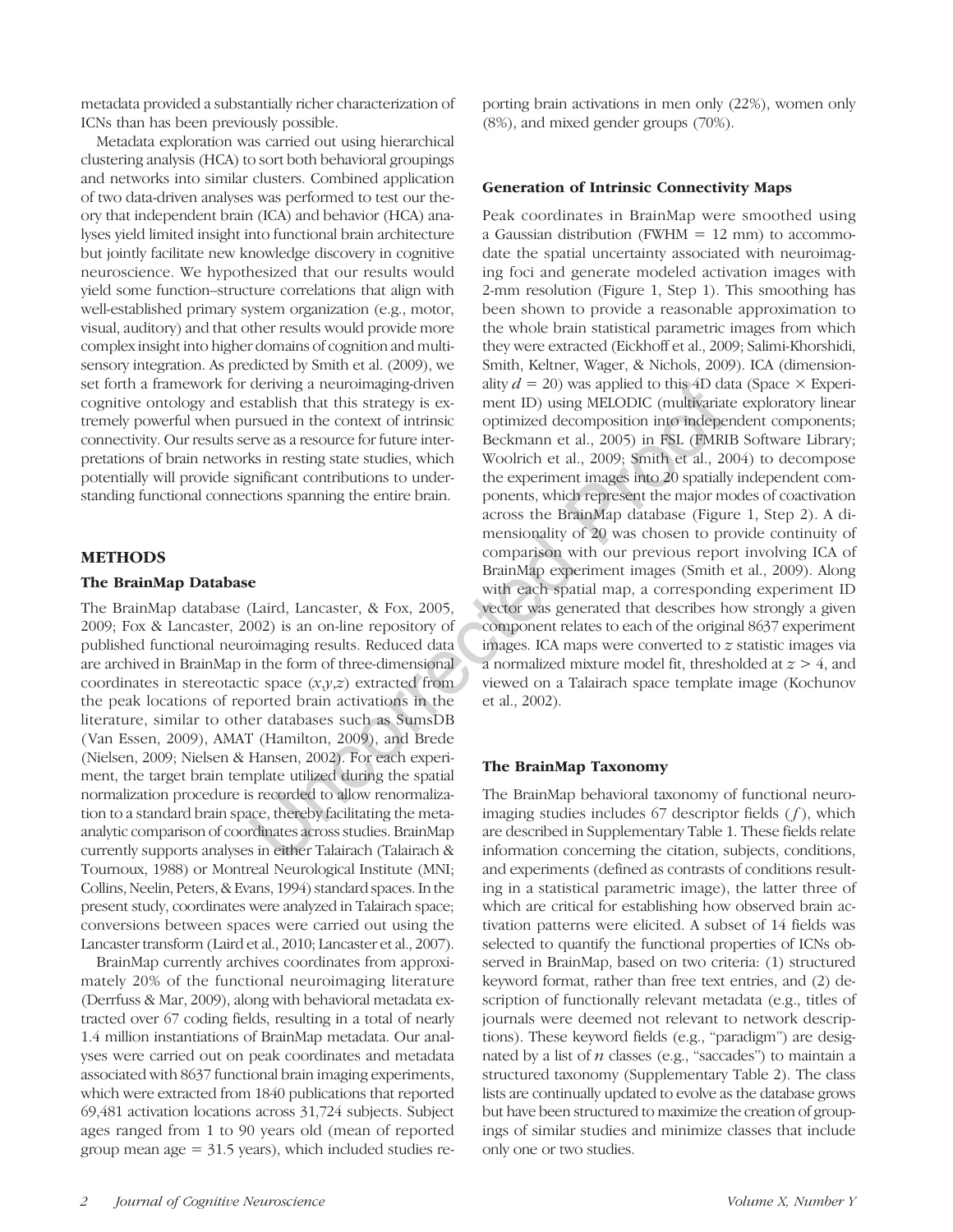

Figure 1. The data processing pipeline included four steps. Step 1: Peak coordinates in BrainMap were smoothed (12 mm FWHM) to generate 8637 modeled activation images. Step 2: ICA was applied to this 4D data using FSL's MELODIC to decompose the experiment images into 20 spatially independent components. Step 3: The matrix that quantifies the relationship between components and BrainMap experiments was utilized to compute a set of matrices that corresponded to 14 independent metadata fields, each with  $n$  classes. The relative salience as computed for each field and the two fields with the highest salience were selected for further analysis: behavioral domain and paradigm. Step 4: HCA was performed on the concatenated behavioral domain and paradigm matrix (125 metadata classes  $\times$  20 networks). Clustering was first performed on the combined matrix to determine groupings across metadata classes; subsequently, the matrix was transposed and the analysis repeated to quantify similarity across networks.

#### Metadata Matrices

Analysis of the spatial networks using ICA was followed by analysis of the behavioral metadata, following a procedure initially developed by Smith et al. (2009). Given that each activation location in BrainMap maps to a complex set of metadata fields, we utilized the matrix that quantifies the relationship between components and BrainMap experiments to assess the functional properties of each ICA network. To do this, we computed the matrix M, which is an  $e \times d$  matrix whose e rows (one for each experiment) and d columns (one for each ICA component) describe the weightings of each component for each of the original activation images,

$$
M = V_d M_d,\tag{1}
$$

where  $V_d$  includes the d largest singular values of the "temporal" (experiment ID) modes and  $M_d$  is the mixing matrix of size  $d \times d$ . We then extract the *n* (Metadata class)  $\times e$ (Experiment) matrix  $P$  from BrainMap and form the final matrix of metadata classes versus ICA maps,

$$
P_d = PM.\tag{2}
$$

A set of 14 metadata matrices (of size  $n \times d$ ) was computed that corresponded to the 14 independent metadata fields in Supplementary Table 2. These categories included but were not limited to behavioral domain (the cognitive process isolated by the experimental contrast; for example, "working memory";  $n = 50$ ), paradigm (the type of task or challenge presented to the subject; for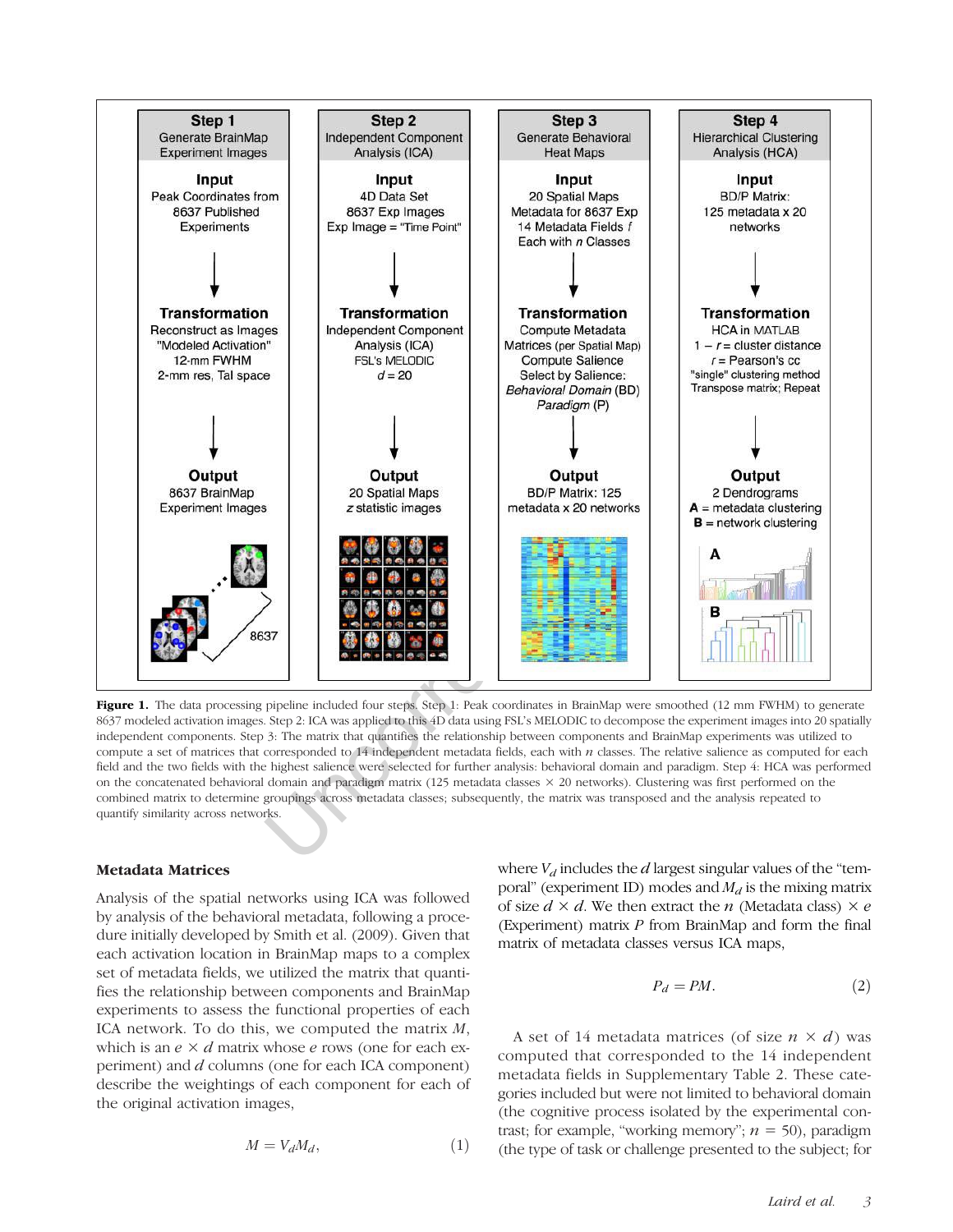example, "*n*-back";  $n = 75$ ), stimulus modality (e.g., "visual," "auditory";  $n = 7$ ), stimulus type (e.g., "letters," "tones";  $n = 38$ ), response modality (e.g., "hand," "foot";  $n = 8$ ), response type (e.g., "button press," "speech";  $n = 13$ ), or task instructions (e.g., "generate," "attend";  $n = 17$ ). Metadata matrices were normalized by rows to aid visualization and account for uneven sampling across classes in the BrainMap database (e.g., there are more studies in BrainMap that focus on cognition than interoception).

Once the relationships between networks and BrainMap metadata were assessed across all fields, we assessed the relative salience of each field. The maximum value within each component was computed for every metadata class and averaged across classes for each field as a method of identifying if a given metadata field captured a large amount of functional information. The average value, rather than the maximum value, was computed across fields because the high field-wise maximum values can be driven by very high values within a single class, whereas the average value provides a better measure for the range of classes across a given field. Using this approach for computing the salience of all 14 metadata fields, we selected two variables that captured the highest degree of explanatory power, behavioral domain and paradigm, and pursue further unpacking of the ICNs using these fields (Figure 1, Step 3).

# **HCA**

To assess groupings of similar metadata classes within behavioral domain and paradigm fields, HCA was performed separately on the two matrices using  $1 - r$  as the distance between clusters, where  $r$  is the Pearson's correlation coefficient. The Pearson 's coefficient was chosen over the Spearmann rank correlation coefficient so as to preserve column structure of the Metadata × Component matrices (i.e., metadata pertaining to a given ICN was analyzed in comparison with metadata from a different ICN). Similar dendrograms were obtained when analyzing the 50 behavioral domains and 75 paradigm classes separately; therefore, these fields were concatenated and HCA was performed on the combined metadata matrix of 125 metadata classes  $\times$  20 networks. Clustering was first performed on the combined matrix to determine groupings across domains and paradigms; we subsequently transposed the matrix and repeated the analysis to quantify similarity across ICNs (Figure 1, Step 4). Clustering for both dimensions was performed in MATLAB (Natick, MA) using three different methods that differ in how they measure the distance between clusters. The "single" method utilizes the shortest distance, "complete " utilizes the furthest distance, and "average " utilizes the unweighted averaged distance. The same results were consistently obtained across these three clustering methods, indicating high reliability of our results; here, we present the results obtained using the "single " method.

# **RESULTS**

Formation. The average value, images were included in 2009, who in value, was computed across were analyzed here). This prediction-<br>in value, maximum values can be when we observed that 17 component and the secteme measur Functional interpretation of ICNs proceeded in two stages, first by identifying networks via spatial analysis of Brain-Map peak coordinates and then by characterizing their functions via analysis of BrainMap behavioral metadata. Figure 2 displays the ICA results of images modeled within BrainMap using previously developed methods (Smith et al., 2009), in which sets of peak foci were decomposed into 20 spatially co-occurring ICN maps (for additional slices, see Supplementary Figure 1). We expected to observe small differences in spatial topographies compared with the ICA decomposition of BrainMap data performed by Smith et al. (2009) because of the expanded data set available in the present study (i.e., 7342 activation images were included in 2009, whereas 8637 images were analyzed here). This prediction was confirmed when we observed that 17 components in Smith et al. (2009) exactly matched 17 components in the present data set. Of the remaining three components, two were split or merged from existing components, and one was novel to the previous analysis. Despite this minor variation in results, all of the components identified in the present data set have been observed in other ICA-based studies of resting state and intrinsic connectivity (Allen et al., 2011; Zuo et al., 2010; Robinson et al., 2009; Smith et al., 2009; van den Heuvel et al., 2009; Calhoun, Kiehl, & Pearlson, 2008; Damoiseaux et al., 2006; De Luca et al., 2006; Beckmann et al., 2005).

A recent study by Biswal et al. (2010) describes the decomposition of a very large resting fMRI data set (306 subjects) using ICA at the same standard low dimensionality that was chosen here  $(d = 20)$ . When comparing the resting state networks observed by Biswal et al. (2010) to the BrainMap coactivation networks described here, we found that 12 of the nonartifactual components were an excellent match whereas four components were a close partial match. An example of a partially matching network is the default mode network, which was observed as a single component in our analysis (ICN 13), but split into posterior (IC 6) and anterior (IC 13) components in Biswal et al. (2010), a decomposition that has been frequently observed in default mode studies (Laird, Eickhoff, et al., 2009; Uddin, Kelly, Biswal, Xavier Castellanos, & Milham, 2009; Damoiseaux et al., 2006). Therefore, only 2 of 20 components in the present data (ICNs 5 and 9) showed no correspondence with the networks presented by Biswal et al. (2010), demonstrating stronger agreement between resting state and activation networks than observed by Smith et al. (2009). This higher degree of correspondence can likely be attributed to the much larger sample size of the resting state analysis (i.e., 36 subjects analyzed by Smith et al., 2009 vs. 306 subjects by Biswal et al., 2010).

In the previous study by Smith et al. (2009), the discussion of functional network properties was limited to the 10 well-matched pairs of networks that were observed.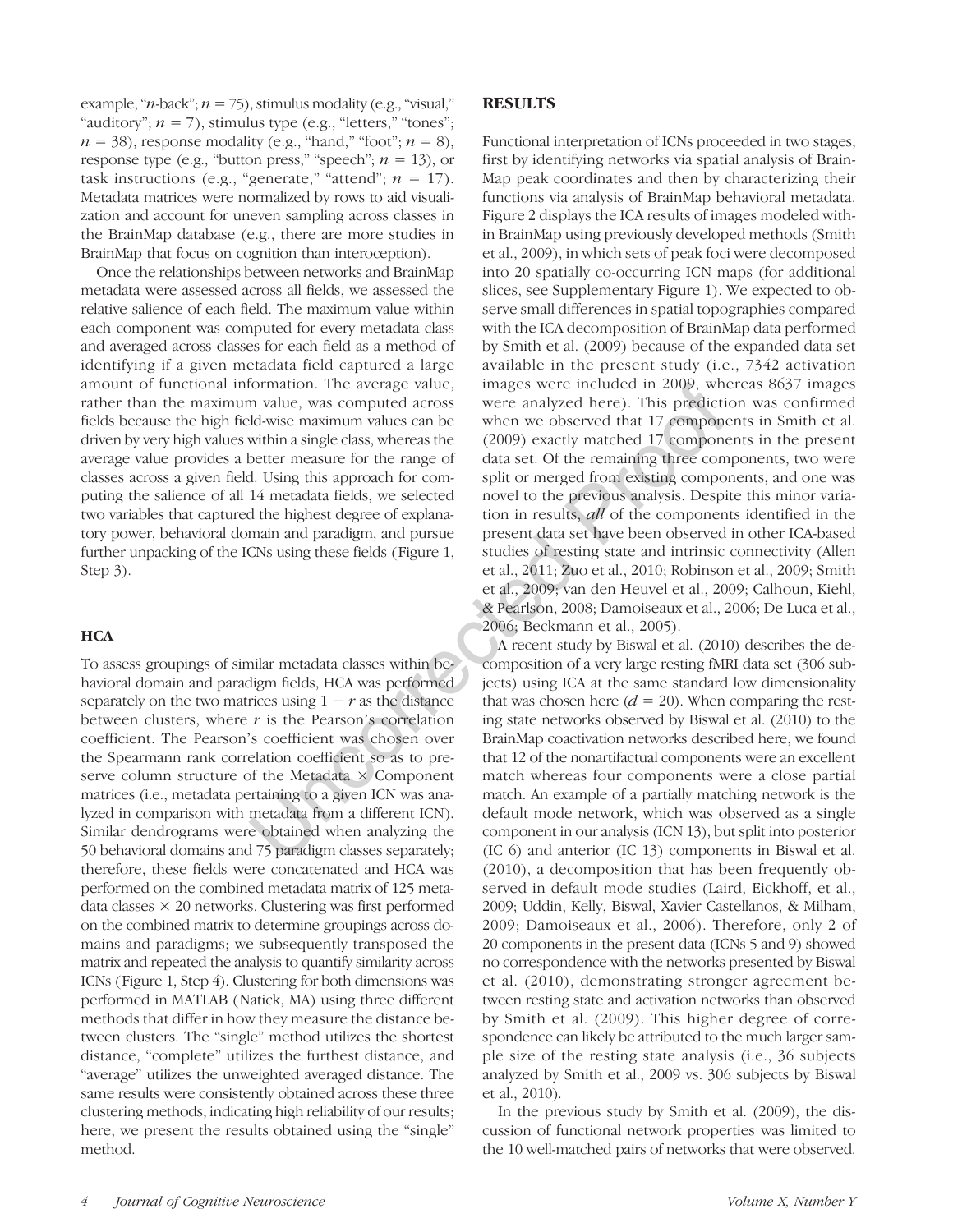

Figure 2. ICA was used to decompose 8637 experiment images extracted from the BrainMap database into 20 spatially co-occurring maps of ICNs. ICA maps were converted to  $z$  statistic images via a normalized mixture model fit, thresholded at  $z > 4$ , and viewed in standard (Talairach) brain space. Orthogonal slices of the most representative point in space are shown.

Of the remaining 10 networks, two were found to be artifactual (identical to the analysis presented here) and eight were judged to be "of more complex interpretation" and omitted from further discussion. However, as these networks have all been observed in previous decompositions of resting state fMRI data, we sought to determine the full functional explication of the entire set of observed components at a low order decomposition, as described below.

#### Metadata Matrices

To quantitatively assess the functional specializations of the observed ICN, we examined the per-experiment contributions to each component across 14 different BrainMap metadata fields. Metadata matrices describing the weightings of each component for each metadata class were generated for these functionally relevant fields and are visualized as heat maps (Supplementary Figures 2–13).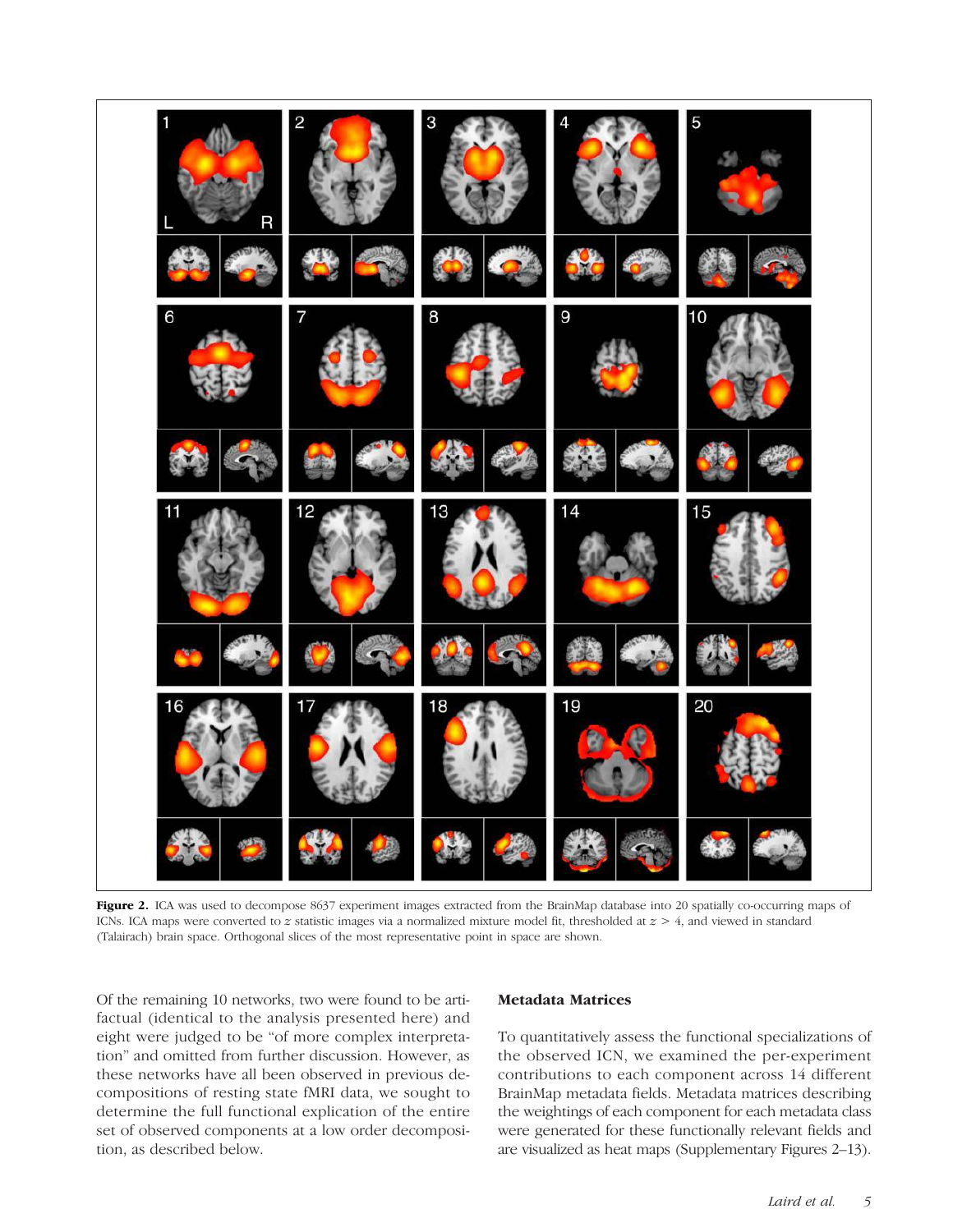In these images, positive matrix values indicate metadata classes that are correlated with a given BrainMap network, and negative values indicate classes that are decorrelated, in the sense that these metadata classes were not observed across the corresponding experiments. We are cautious in not drawing overly significant interpretations of the negative values because they result from mathematical artifacts associated with explicit and implicit data demeaning in ICA and are not derived from negative values in the original data. However, they do offer potentially interesting information on the relationships between functionally exclusive metadata classes. The matrices depicted a unique composite of mental operations, revealing that the 20 ICNs differed not only anatomically, but also functionally.

#### **HCA**

matrix to behavioral domain and paradigm<br>
matrix rocheat the classification<br>
enverted to reflect the classification<br>
anatory power of the 14 meta-<br>
pretation of the functional properties a<br>
nermation matrix value within IC We determined that the behavioral domain and paradigm contained the most explanatory power of the 14 metadata fields by computing the maximum matrix value within each metadata class and averaging across all classes for a given field, because a high value indicates a large amount of functional information was captured (Figure 3). HCA of the concatenated behavioral domain and paradigm matrix was first performed to determine clustering across domains and paradigms; we subsequently transposed the matrix and repeated the analysis to quantify similarity across ICNs. Figure 4 details the first set of HCA results as a dendrogram that reflects the linear dependence of any two metadata classes (a high-resolution version is available at brainmap.org/icns/dendrogram). Larger bins along the x axis (e.g., "Action," "Language") indicate clusters of multiple behavioral domains and paradigms with congruous themes. For example, a strong link was observed between numerous affective and interoceptive processes, suggesting that these processes are driven by similar neural substrates. Individually labeled rows (e.g., "Deception Task ") indicate incompatible classes that did not fall within a well-defined cluster. The far right of Figure 4 thus includes a number

of tasks with unique functional bases that were not found to cluster within any other group. For example, neuroeconomics as elicited by "Delay Discounting" tasks was found to be strongly dissimilar to any other metadata.

The second set of HCA results provided data-driven groupings across ICA components and revealed three clusters of networks displaying high similarity, along with a divergent set of dissimilar networks (Figure 5). The corresponding behavioral domain and paradigm metadata for the three similar network clusters revealed dominant functional themes of emotion and interoception, motor and visuospatial processing and coordination, and vision. The set of dissimilar networks was composed of five networks with well-defined cognitive functions on an individual basis but lacking in a collective theme. The composite metadata matrix for behavioral domains and paradigms was then reordered to reflect the classifications set forth by these clustering results to provide optimal visualization and interpretation of the functional properties associated with each ICN. The corresponding set of relationships is displayed as a heat map in Figure 6 (a high-resolution version is available at brainmap.org/icns/heatmap).

#### Functional Interpretation of Networks

We provide the following functional explication of each ICN. To fully describe the structural extent of each network, we employ multiple nomenclatures, including anatomical (e.g., "precentral gyrus," "thalamus"), directional (e.g., "dorsolateral pFC "), functional (e.g., "primary motor cortex"; "M1"), and cytoarchitectonic (e.g., "Brodmann's area 32 "). The use of these different labeling schemas is intended as communicative technique to report the anatomical regions encompassed by each spatial map. In particular, use of the Brodmann's area terminology is not meant to describe specific cytoarchitectonic boundaries but is used as a macroscopic indicator of inexact boundaries to provide the reader with an estimation of the anatomical locations of the ICNs.



Figure 3. The maximum metadata loading value across components was computed for every metadata class and averaged across all classes within a given field, as an approach to determine which fields captured a large amount of functional information. We hence identified the behavioral domain and paradigm as the two fields that provided the highest degree of network explanatory power.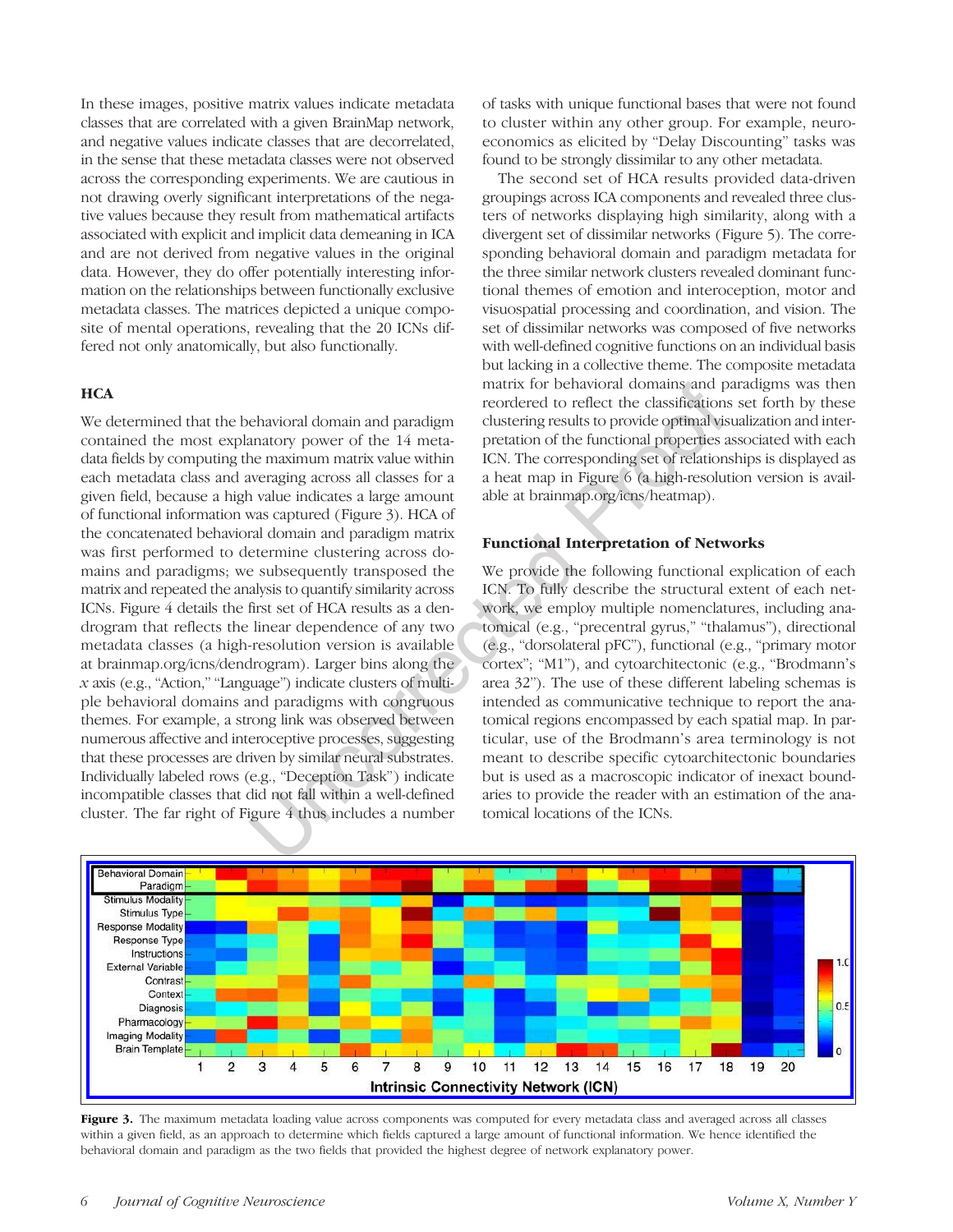

Figure 4. Behavioral-driven HCA was carried out on the metadata matrix of concatenated behavioral domains and paradigms to generate clusters of metadata classes with congruous themes. HCA yielded a complex, well-organized dendrogram associating specific cognitive operations with corresponding experimental paradigms.

#### Group 1: ICNs 1–5

The networks grouped in cluster 1 of Figure 5 were strongly related to a collective range of emotional and autonomic processes. These processes included interoceptive challenges related to thirst, viewing of sexually explicit or highly emotional pictures or films, and recall of emotional autobiographical memories. This category also included gustation and olfaction, which are technically classified under "Perception" under the BrainMap taxonomy, but it is likely that these classes were strongly clustered to interoception given their strong link to the autonomic responses of hunger and thirst, rather than to truly exteroceptive processes of mechanoreception or proprioception.

• ICN 1 (limbic and medial-temporal areas) included primary olfactory and limbic association cortices (BA 28/34/ 35/36/38), including parahippocampal gyri. This network was strongly associated with discrimination of emotional faces and pictures, particularly those that elicited fear, happiness, or humor. In addition, ICN 1 was strongly weighted

toward interoceptive processing elicited during air-hunger and, more weakly, olfactory and gustatory responses.

- ICN 2 (subgenual ACC and OFC) included BA 25 and BA 10/ 11/12 and was loaded toward olfaction, gustation, and emotion, with a strong preference for reward and thirst tasks.
- ICN 3 (bilateral BG and thalamus) was found to be linked to a wide range of mental processes, most strongly to reward tasks, nonpainful thermal stimulation, and interoceptive functions (e.g., bladder, sexuality, hunger, and thirst). In addition, this network was also found to be relevant to motor, pain, and somatosensory processing, with preference for a few cognitive tasks such as classical conditioning, go/no-go, film viewing, syntactic discrimination, and delay discounting. ICN 3 was additionally associated with emotional tasks, most strongly to anxiety as well as with olfaction and TMS.
- ICN 4 (bilateral anterior insula/frontal opercula and the anterior aspect of the body of the cingulate gyrus) encompassed BA 13/16 and BA 24. These regions accounted for a complex set of language, executive function, affective, and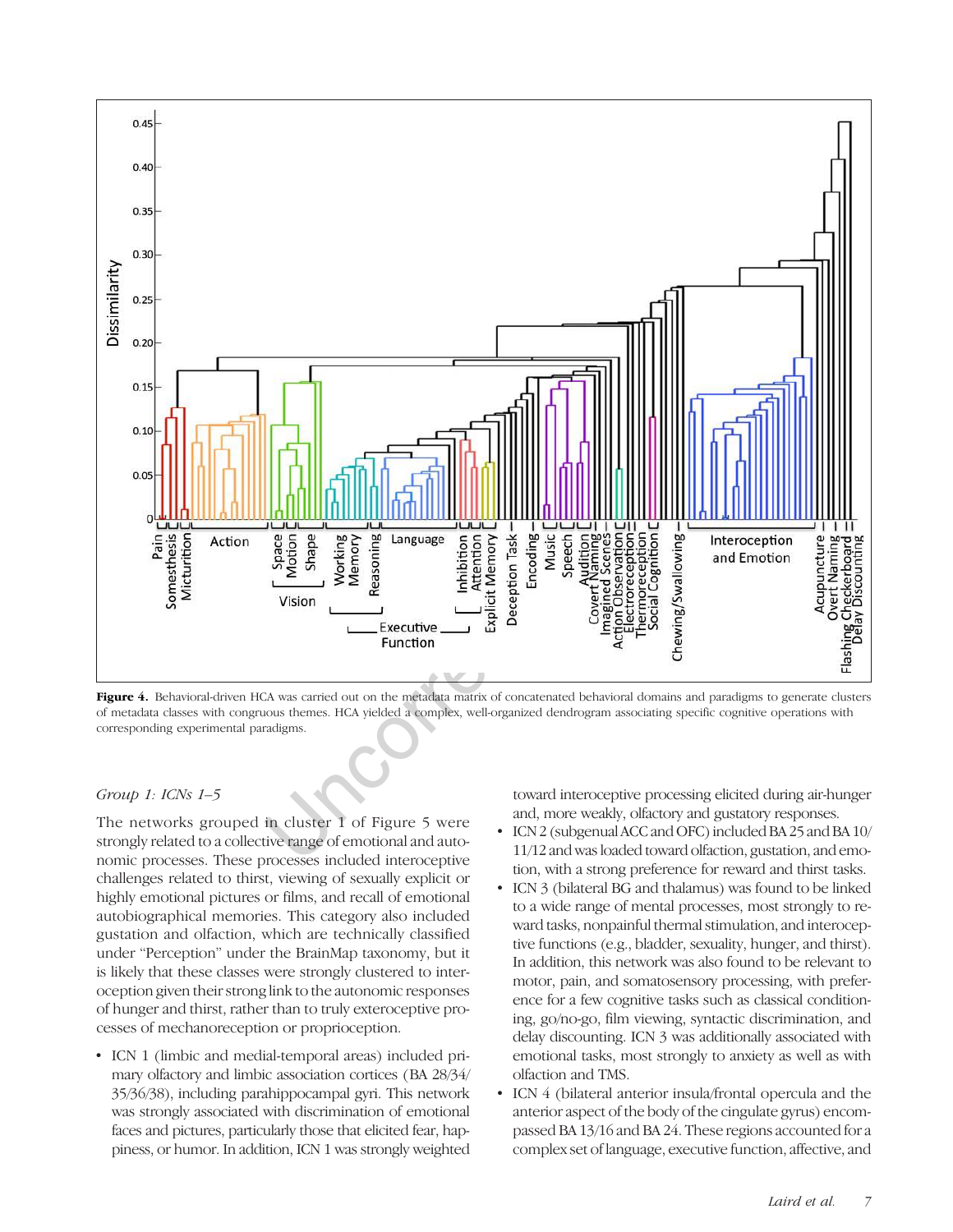interoceptive processes corresponding to the Stroop, go/ no-go, Flanker, and Simon tasks, as well as auditory, pain, and gustatory processes. Other paradigms included deception, music, and classical conditioning. This wide range of network functions was elicited across all possible stimulus modalities. Given the heterogeneous range of functions associated with ICN 4, we consider it to be a transitional network linking cognition and emotion/interoception.

• ICN 5 (midbrain) demonstrated strong, restricted loadings to acupuncture and air-hunger tasks. This network was also weakly linked to sensorimotor functions and autonomic processes relevant to the bladder. Experiments reporting activations within this network were strongly weighted toward interoceptive stimulation.

#### Group 2: ICNs 6–9

The second cluster of networks was driven by a mixture of functions related to motor and visuospatial integration, coordination, and execution.

• ICN 6 (superior and middle frontal gyri) included the premotor and supplementary motor cortices (SMA; BA 6) and FEFs (BA 8/9) and was related to cognitive control of visuomotor timing and preparation of executed movements. Strongly weighted behavioral domains included action imagination and preparation and visual motion, and important paradigms were the Flanker task, saccades, antisaccades, and the learning and recall of complex sequences. Stimulus types tended toward visual targets, fixation points, and LEDs, to which subjects were frequently instructed to fixate, imagine, and track.ICN 7 (middle frontal gyri and superior parietal lobules) included dorsolateral prefrontal (BA 46) and posterior parietal cortices (BA 7) involving visuospatial processing and reasoning, with a strong weighting for tasks such as the Wisconsin Card Sorting Test, saccades, antisaccades, mental rotation, and counting or calculation. Notably, metadata functions for ICNs 7 and 4 agree with the systems differentiated in a dual-network model of top–down attentional control proposed by Dosenbach et al. (2007) wherein fronto-parietal and cinguloopercular networks are responsible for adaptive control and stable maintenance functions, respectively.

- ICN 8 (ventral precentral gyri, central sulci, postcentral gyri, superior and inferior cerebellum) included primary sensorimotor cortices for upper extremities (M1; S1; BA 4/3/1/2). This network was associated with action and somesthesis corresponding to hand movements and included tasks such as finger tapping, grasping, pointing, electrical and vibrotactile stimulation, and TMS.
- ICN 9 (superior parietal lobule) included the medial posterior parietal association area (BA 5). This network was not observed as a separate component in our previous analysis (Smith et al., 2009) but split from the previous ICN 8 component (hand region of the primary sensorimotor cortex) because of the increased number of papers in BrainMap accumulated between analyses. Support for the decomposition of ICNs 8 and 9 into two separate components is provided by a previous study indicating that medial superior parietal cortex (BA 5) is functionally distinct from primary sensorimotor cortices (Scheperjans, Grefkes, Palomero-Gallagher, Schleicher, & Zilles, 2005). Interestingly,

Figure 5. Network-driven HCA was carried out on the intrinsic connectivity metadata matrix of concatenated behavioral domains and paradigms to generate clusters of networks with function behavioral characterizations. HCA yielded three clusters of networks displaying high similarity (blue, green, red), along with a divergent set of dissimilar networks (black), which included a weakly coupled network pairing (light blue).

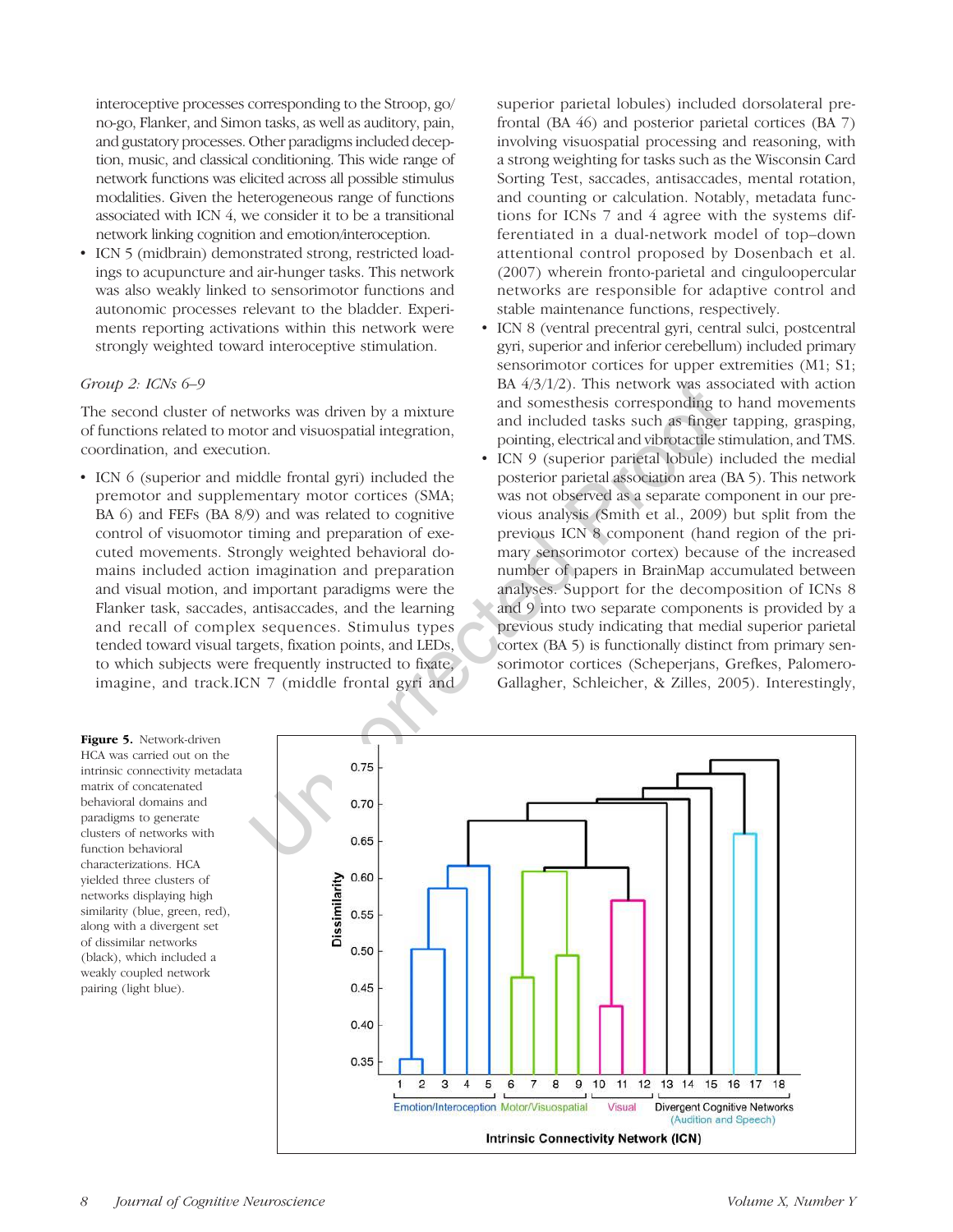

Figure 6. The concatenated metadata matrix for BrainMap behavioral domains and paradigms provides a per-network mapping of the functional properties of each ICN, ordered to reflect the groupings set forth by the behavioral- and network-driven HCA results.

the heat map for this network was strongly negative, indicating the range of cognitive and emotional functions that were anticorrelated, rather than correlated, with this region. A weak positive preference was found for motor execution and learning, particularly involving drawing and reaching, in agreement with previous research on the integration of body movements and hand–eye coordination (Andersen & Cui, 2009; Creem-Regehr, 2009).

# Group 3: ICNs 10–12

This cluster encompassed three networks related to visual perception.

• ICN 10 (middle and inferior temporal gyri) included the middle temporal visual association area (MT, MST, V5; BA 37/39) at the temporo-occipital junction.

This network was elicited by viewing complex, often emotional, stimuli (e.g., faces, films), as well as action observation, overt picture naming, and visual tracking of moving objects, particularly random dot formations. Other tasks included mental rotation and the discrimination of locations in space.

• ICNs 11 and 12 (lateral and medial posterior occipital cortices) included the primary, secondary, and tertiary visual cortices (V1, V2, V3; BA 17/18/19). When viewed together, ICNs 12, 11, and 10 extended from medial to lateral aspects of the occipital and temporal cortices. ICN 12 was strongly linked to simple visual stimuli such as flashing checkerboards, and ICN 11 involved higherlevel visual processing associated with orthography and covert reading. ICN 11 also corresponded to Braille reading, demonstrating observed plasticity of these cortical regions in blind subjects. ICNs 11 and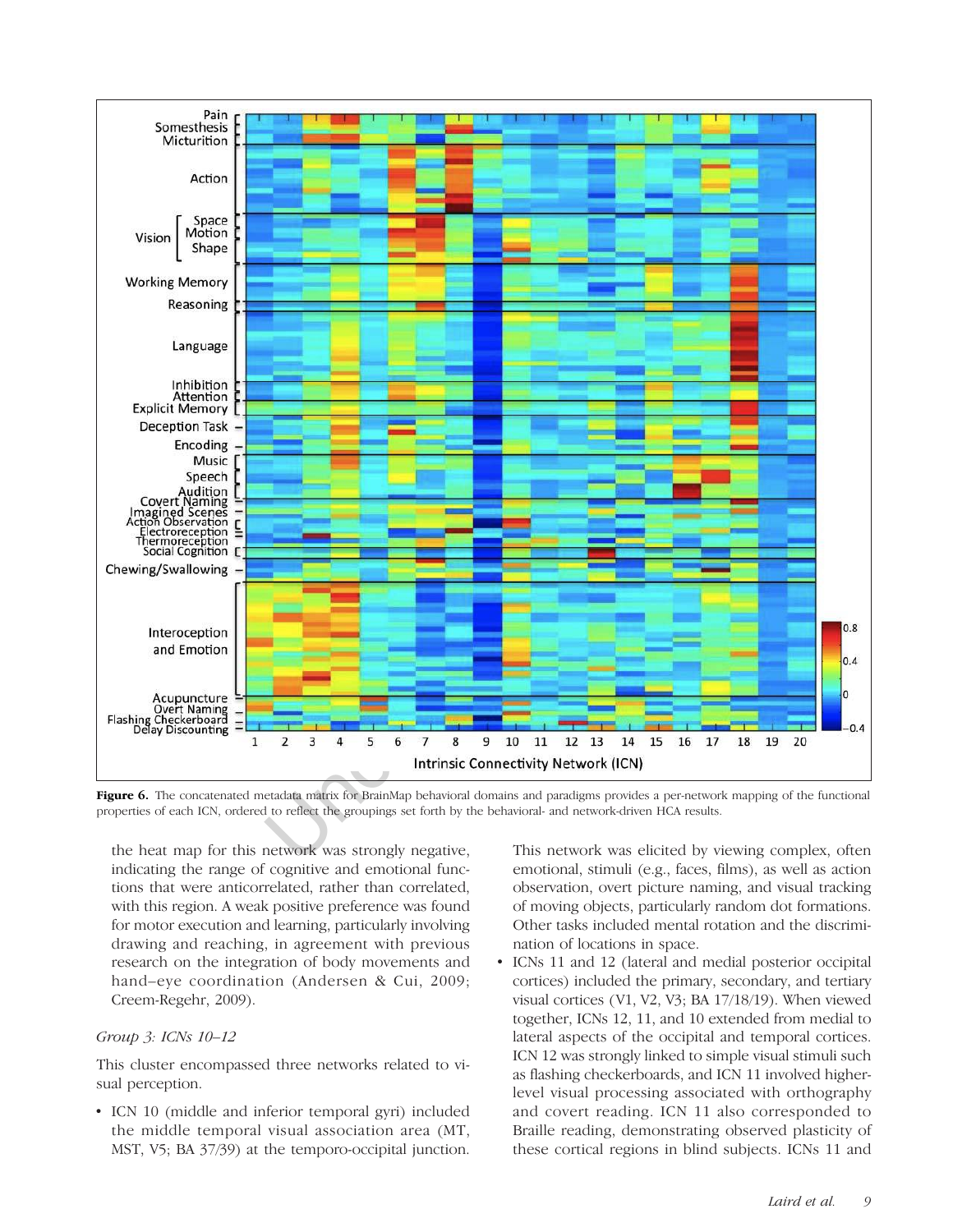12 displayed relatively weak loadings across many fields, such as behavioral domain, paradigm, and several of the condition fields (Figure 3). Rather than reflect a functional nonspecialization, further inspection of the heat map for the field "experimental contrast " revealed that many reported activations in these lateral and medial visual networks resulted from experiments in which the visual stimulation was not properly controlled. Because these visual activation patterns were not the primary effect sought and were classified under some other functional class (e.g., a delayed match to sample task contrasted with a resting baseline would be classified with a behavioral domain of "working memory," not "vision"), the functional descriptors relating to vision were, therefore, diluted across other metadata classes.

# Divergent Networks: ICNs 13 –18

Following the clustering of ICN groups 1 –3, which displayed high within-group component similarity, we observed several divergent networks that demonstrated strong dissimilarity to the three previous groups and to each other. The exception to this trend was found for ICNs 16 and 17, which were coupled together, although not to the degree seen across groups 1 –3.

- ICN 13 (medial prefrontal and posterior cingulate/precuneus areas) was the component known as the default mode network and strongly corresponded to theory of mind and social cognition tasks. Weaker correspondence was observed for fixation, episodic recall, imagined scenes, and delay discounting tasks.
- ICN 14 (cerebellum), commonly associated with action and somesthesis, demonstrated a distributed range of sensorimotor, autonomic, and cognitive functions. Interestingly, both overt and covert naming showed a preference for cerebellar activity, despite the fact that no other language or speech tasks were associated with this region. Similarly ICN 14 showed preference for processing of humorous stimuli, yet no other emotional responses were observed.
- ICN 15 (right-lateralized fronto-parietal regions) included right BA 44/45 and 22/39/40. This network involved multiple cognitive processes, such as reasoning, attention, inhibition, and memory, and showed preference for n-back, delay discounting, and divided auditory attention tasks.
- ICN 16 (transverse temporal gyri) included the primary auditory cortices (A1; BA 41/42) and was related to audition (including tone and pitch discrimination), music, and speech. Other processes included phonological discrimination and oddball discrimination.
- ICN 17 (dorsal precentral gyri, central sulci, postcentral gyri, superior and inferior cerebellum) included primary sensorimotor cortices for mouth (M1, S1; BA 4/ 3/1/2) and was associated with action and somesthesis

corresponding to speech, such as overt reading or recitation, chewing or swallowing, and flexion/extension of the tongue.

ICN 18 (left-lateralized fronto-parietal regions) included Broca 's (BA 44/45) and Wernicke 's (BA 22/39/40) areas and strongly mapped to a host of semantic, phonologic, and orthographic language tasks such as word generation and covert reading, as well as working and explicit memory tasks, such as paired associate recall, cued encoding and recognition, and the Sternberg task. Surprisingly, this network displayed a stronger preference toward working memory than did ICN 7. Stimulus types included words, pseudowords, letters, and Asian characters, with a dominance of button press responses.

# Artifacts: Components 19–20

Artifactual resting state networks following ICA decompositions have been previously attributed to respiratory and cardiac functions (Zuo et al., 2010; Smith et al., 2009). Although these specific artifacts are not pertinent when analyzing co-occurring activation networks using peak coordinates, we did observe artifacts of a different origin.

Artifacts: Components 19–20<br>
13–18<br>
Matifactual resting state networks following and the previously attributed for the previously attributed analyzing co-occurring activistos are increased analyzing co-occurring activistic • Components 19 and 20 were characterized by uniformly distributed metadata maps that showed no preference for any domain of brain function. Instead, ICN 19 corresponds to template mismatch errors in BrainMap that occur when recording standard brain space of reported locations (i.e., MNI or Talairach coordinates). MNI brains are approximately 20% larger than individual subject brains (Lancaster et al., 2007), and inaccurate classification of standard space results in substantial errors during coordinate-based meta-analyses, with the largest errors lying in superior frontal and inferior cortices (Laird et al., 2010; Lancaster et al., 2007). Given that ICN 19 includes voxels that rim the outer boundaries of the brain, particularly in the inferior direction, it is reasonable to assume that ICN 19 results from MNI foci erroneously flagged as Talairach coordinates, typically because of ambiguous reporting standards in the literature. ICN 20, although not as immediately identifiable as artifact as ICN 19, similarly includes voxels near the edge of the brain, particularly in the right superior frontal cortex. The origin of this component is difficult to characterize, but an abnormally high number of experiments in this component utilized MedX software to normalize their data to Talairach space, indicating that ICN 20 is potentially because of some algorithmic abnormality occurring during spatial normalization.

#### Validation of Metadata Clustering

Given the observed complex clustering of behavioral domains and paradigms in Figure 4, we investigated if a similar dendrogram could be obtained outside the context of networks driven by intrinsic connectivity. To this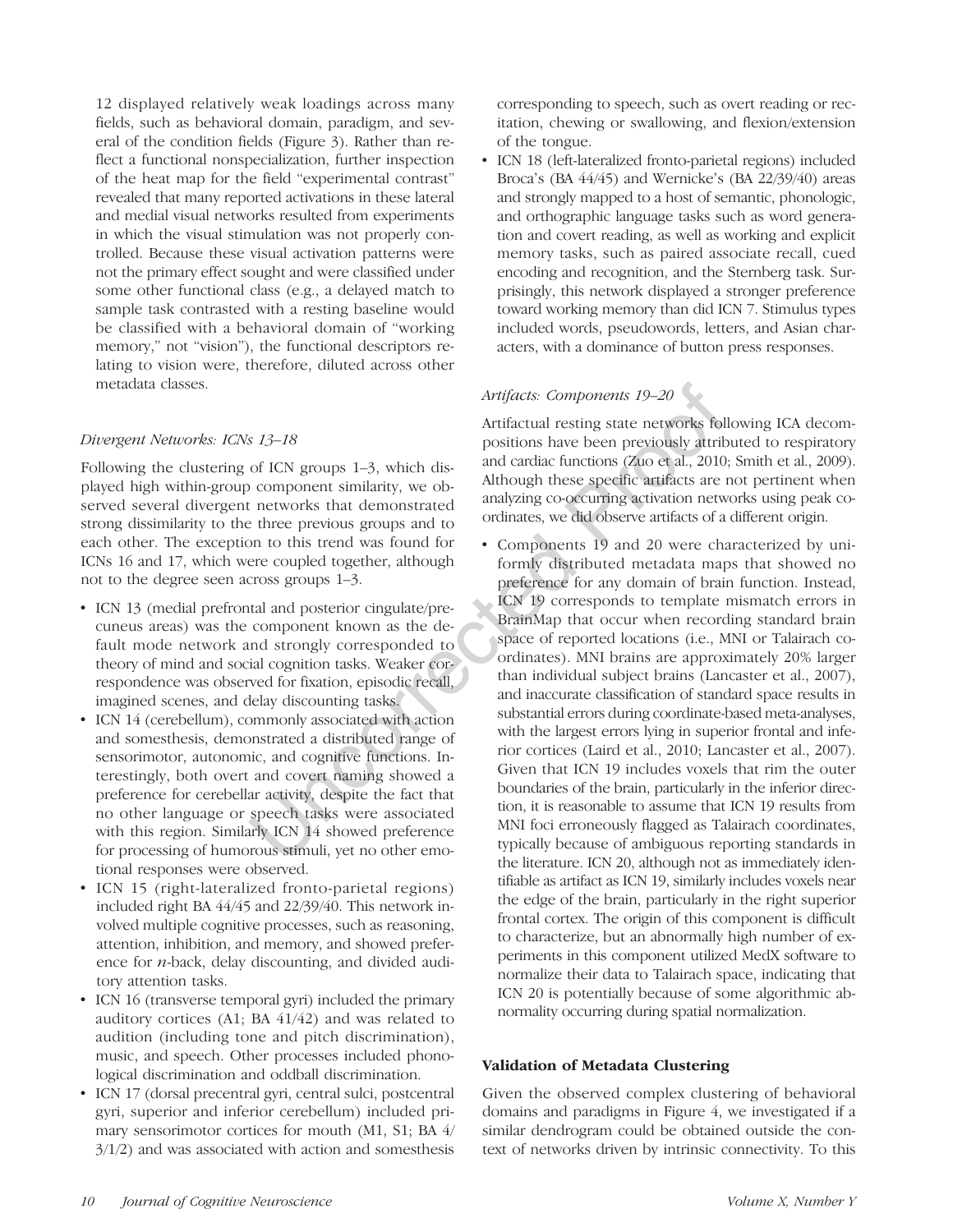

Figure 7. The metadata matrix of behavioral domains and paradigms was extracted directly from experiments archived in BrainMap (8637) experiments × 125 metadata classes), without performing ICA on these data. HCA yielded a uniform and highly dissimilar characterized by very little branching and minimal organizational structure. Inspection of this dendrogram revealed a composition based upon simple paradigm–domain pairs that merely reflect trends in experimental design (e.g., n-back tasks elicit working memory).

**Example 12 Solution**<br> **Example 12 Solution**<br> **Example 12 Solution**<br> **Example 12 Solution**<br> **Example 12 Solution**<br> **Example 12 A on these data.** HGA yielded a uniform and happly dissimilar eductional structure. Inspection end, we extracted the metadata matrix of behavioral domains and paradigms directly from the experiments in the BrainMap database (8637 experiments  $\times$  125 metadata classes), which was free of any effects related to the functional organization of ICNs. Clustering this matrix yielded a uniform and highly dissimilar dendrogram characterized by very little branching and minimal organizational structure (Figure 7). Important structural differences between the dendrograms in Figures 3 and 7 are apparent in the large discrepancy in  $\nu$ -axis scaling (maximum dissimilarity metric of 0.45 and 0.90, respectively). When measuring how well a dendrogram reflects a given data set, it is useful to compare the original distance data to the cophenetic distances, where for any two classes the cophenetic distance is the distance between the two clusters that contain those two classes, represented by the link height in the cluster tree. High correlation between original distances and cophenetic distances indicates valid clustering models. We computed the cophenetic correlation coefficient for the dendrogram derived from clustering based on brain–behavior correlations (Figure 4;  $c_{bb}$  = 0.5119) and compared it to that associated with behavior alone (Figure 7;  $c<sub>b</sub>$  = 0.3516). A cophenetic correlation coefficient of 1 indicates a perfect clustering solution; therefore, the dendrogram associated with ICNs reflected a more accurate approximation to the given data set. Closer inspection of the dendrogram driven by behavior alone reflected the trivial co-occurrences of tasks and processes associated with experimental design trends. For example, one cluster indicated that when a task utilizes a paradigm of "Music Comprehension/Production," it is typically

coded in BrainMap with a behavioral domain of "Cognition.Music". These simple paradigm–domain pairs were observed throughout the behavior-alone dendrogram and overall did not convey the rich complexity of relationships between tasks and processes that was observed for the brain–behavior dendrogram. Thus, we conclude a significant functional advantage to joint analysis of brain and behavior information, as opposed to analysis of behavior alone.

# DISCUSSION

We examined the epistemological potential of ICNs via large-scale mining of the BrainMap database, motivated by recent evidence relating these networks to functional brain architecture (Smith et al., 2009). ICA was applied at a standard low model order to determine spatial groupings of brain regions, whereas HCA identified behavioral groupings of cognitive tasks and processes. Spatial topographies of the BrainMap networks more closely matched the set of resting state networks observed in a recent large-scale analysis of 306 subjects (Biswal et al., 2010) than observed by Smith et al. (2009), and it is likely that the higher degree of correspondence is a result of the increased sample size. The innovation behind the present study lies in the joint analyses of brain networks and behavioral metadata, which yielded both anatomical localization of networks as well as the automated characterization of their functional properties in a manner not possible in resting state data. Minimal organizational structure was discerned when behavior was analyzed independently, as demonstrated in HCA before extraction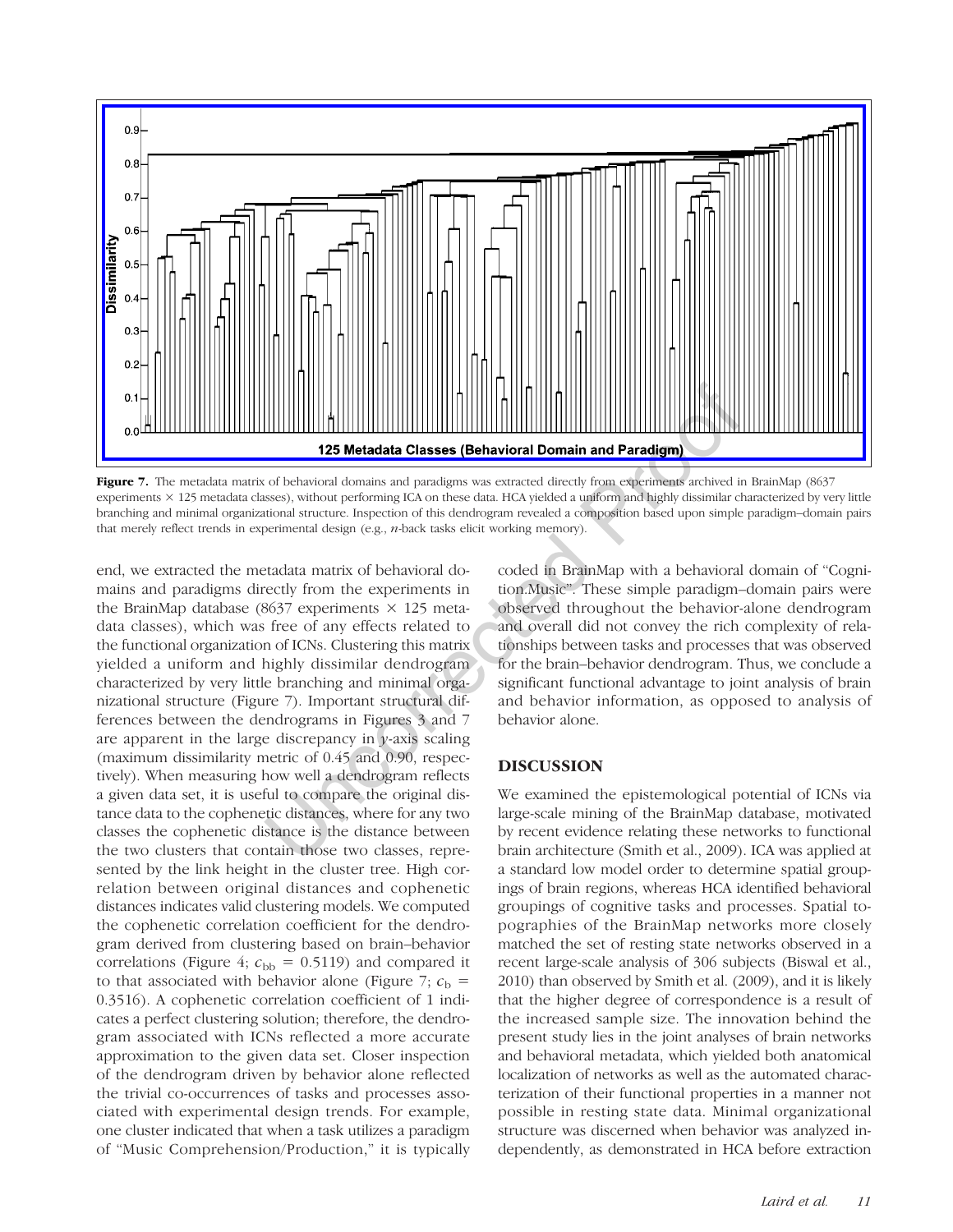of ICNs wherein we observed superficial and limited pairings of a few domains and paradigms that merely reflect the way tasks are constructed (e.g., n-back tasks elicit working memory). To this extent, consideration of behavior alone captures only a summary of experimental design trends, rather than the complex and meaningful set of relationships illustrated in Figure 4.

# Low-level Unimodal Processing

and music. Similarly, primary are dissociation was observed for the back sensorimotor takes, but *n*-back, delayed math b sample, a ICNs corresponding to somato are valued for all three of these networks, but CICNs corresp We successfully predicted that unimodal processing domains relevant to audition, action, and vision would be clearly isolated to well known neural systems, providing a strong metric of success for our method. Primary auditory cortices localized to ICN 16, with strong behavioral relationships to audition and music. Similarly, primary motor cortices mapped to basic sensorimotor tasks, but localized to two different ICNs corresponding to somatotopic mapping of the hand (ICN 8) or mouth (ICN 17). More complex visuomotor coordination was separately extracted to ICN 6 in the supplementary motor and premotor cortices and FEFs. This simple-to-complex motor organization was mirrored in the visual system in ICNs 12 (medial visual cortices), 11 (lateral visual cortices), and 10 (middle temporal visual area), in which correlated stimuli progressed from flashing checkerboards to complex visual shapes and letters to emotional or moving presentations of faces or pictures. Rather than a strict spatial decomposition for primary, secondary, or tertiary visual cortices, we instead observed a medial to lateral delineation of networks that has been replicated in numerous resting state analyses (Allen et al., 2011; Zuo et al., 2010; Smith et al., 2009; Calhoun et al., 2008; Damoiseaux et al., 2006; De Luca et al., 2006; Beckmann et al., 2005), with functional properties that agree with previous evidence for retinotopic organization differentiating macular and full field stimulus presentations (e.g., words vs. checkerboard patterns; Fox et al., 1986).

# High-level Cognitive Processing

Predictions that high-level cognitive processes would involve neural systems demonstrating more complex and less evident behavioral segregations were also confirmed. Our results included some known neural relationships of cognition, such as ICN 18, which was left lateralized to Broca 's and Wernicke 's areas and displayed a strong preference for language and memory tasks. Other results were less unequivocal and indicate a potential in these analyses for generating new hypotheses in cognitive neuroscience. For example, we were curious to see if commonly held theories concerning the organizational roles of brain areas relevant to executive function could be substantiated by the present results. Specifically, we were interested if the right inferior frontal gyrus was related to inhibition, anterior cingulate to response conflict, and lateral prefrontal and parietal cortices to working memory. Our results do

confirm these trends (ICNs 15, 4, and 7, respectively), but with additional specifications. Two ICNs were linked to inhibition, possibly because of separate components for cognitive (ICN 15) and motor (ICN 6) processing. Cognitive control related to stimulus and response conflict as induced by the Stroop, Simon, and Flanker tasks was strongly related to ICN 4, as expected, but ICNs 18 and 6 were also associated with these tasks, perhaps as a result of task differences associated with verbal and visuospatial processing. Multiple classes of working memory tasks mapped to lateral prefrontal and parietal cortices (ICN 7), yet ICN 18 demonstrated a relatively stronger mapping to these processes that may reflect a more significant reliance on articulatory rehearsal (Badre & Wagner, 2007; Chein, Fissell, Jacobs, & Fiez, 2002; Smith & Jonides, 1999). Relative dissociation was observed for the loadings for the  $n$ -back, delayed match to sample, and Sternberg tasks across ICNs 7, 15, and 18. The *n*-back task was strongly loaded for all three of these networks, but restricted mainly to ICN 18 for delayed match to sample and Sternberg tasks, indicating important network differences between continuous updating and recalling of stimulus information. Lastly, we noted an overall ontological segregation between specific processes related to executive functioning, with relative dissimilarity between clusters associated with working memory and reasoning and those of inhibition and attention (Figure 4). These classifications suggest that localization differences associated with separate executive function subdomains may be quite profound.

Interesting results relevant to higher-level cognition were also observed in the cerebellum. Cerebellar function has been intensely debated for a century, with numerous divergent theories related to motor coordination and timing, motor learning, sensory integration, or higher cognitive processing. Our results indicated highly distributed functions of the cerebellum, with limited specialization. One explanation is that the cerebellum is implicated in such a diverse range of polymodal processes that it may be responsible for a spectrum of processes rather than a unique function or perhaps functions as a coprocessing node (Bower, 1997).

# Clustering of Networks

The network groupings observed in Figure 5 are potentially one of the more valuable findings of this study. Often, the results of a neuroimaging network decomposition are reported by organizing subsets of networks into functionally similar groups. This is generally done in a purely qualitative manner, relying on authors' knowledge of basic neural systems. Typically, a group is easily identified for visual networks and another for motor networks. Beyond this, the groupings greatly vary and often include both functional (e.g., "default mode," "attention," or "executive function" networks) and anatomical (e.g., "BG," "frontalparietal," "cerebellar" networks) nomenclatures. However, the unique nature of BrainMap metadata allows us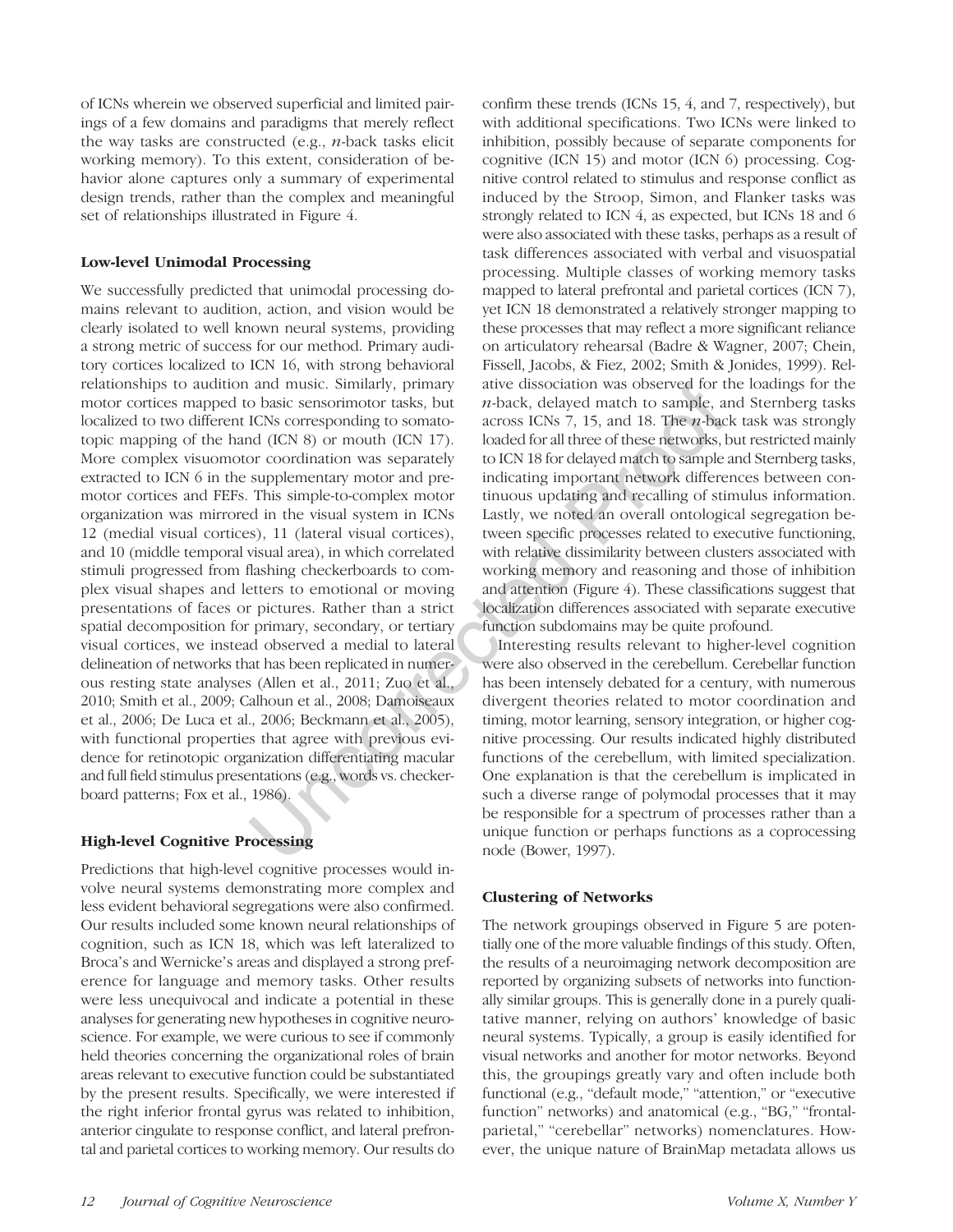to demonstrate a new approach, in which the groupings were driven solely by metadata correlations that reveal similar task patterns across networks, with no bias reflecting our particular knowledgebase of functional systems. Here, we provide a quantitative evaluation of how network functions can be grouped, with an informative assessment of the way in which some groups are strongly correlated in function (e.g., vision and motor) and other groups are not (e.g., the divergent cognitive networks).

#### Model Order and Other Approaches

s and arritatival components<br>
are examination of the connectivity<br>
c Calhoun, 2009; De Martino<br>
to what extent the results of funcesting<br>
surely provides innovative quantity to the results of CA decompositions at high<br>
one The purpose of the current study was to address the lack of functional labels for ICNs. Although previous work has addressed component selection and quantitative discrimination between networks and artifactual components (Sui, Adali, Pearlson, & Calhoun, 2009; De Martino et al., 2007), the present study provides innovative quantitative labeling of component functions. The present analysis focused solely on ICA at a standard low dimensionality of 20 components to allow for straightforward comparisons to the networks observed in other resting state ICA studies in the literature, the majority of which utilize a low model order. We were particularly interested in facilitating comparisons to the 20 networks identified by Biswal et al. (2010) and Smith et al. (2009), given the high significance of their findings. Our previous work (Smith et al., 2009) included the initial description of the functional labeling method presented here but provided minimal descriptions of the network functions. We have addressed this potential ambiguity in behavioral interpretations by expanding to include all observed networks using the full extent of BrainMap metadata. These results thus allow for a clearer explication of the functional associations that can be inferred regarding the ICA networks derived from a standard low order decomposition. By fully developing a method for behavioral interpretations of ICNs at a low model order, we aim to link this work to current resting state studies and provide a bridge to future BrainMap ICA studies that integrate an expanded view of the human connectome across multiple dimensionalities. Therefore, further investigations concerning the spatial and functional network patterns at much higher dimensions are currently being explored  $(d = 100, 150,$  and 200) using these methods, which relate to previous work in repeated decompositions of resting state data (Abou-Elseoud et al., 2010; Kiviniemi et al., 2009). As suggested by Smith et al. (2009), these high model order analyses have the potential to provide valuable insight into the organizational hierarchy for networks and subnetworks across the full range of the human connectome. However, these more fine-grained analyses result in a large and complex set of networks that can potentially be difficult and cumbersome to interpret. Our efforts here to clarify the functional differences between observed low-dimensionality networks will likely be critical for comparative analyses of results at higher dimensions.

Meta-analytic connectivity modeling (MACM) is a method that offers results that are similar to the coactivation-based results seen in high model order ICA decompositions; however, it is based on regionally specific questions, as opposed to the whole-brain network approach presented here. In MACM, the coactivation patterns associated with a ROI are queried across the BrainMap database and analyzed to determine if any functional parcellation can be identified based on differential patterns of whole-brain connectivity across a range of tasks. This method has been used to assess functional connectivity of the amygdala (Robinson, Laird, Glahn, Lovallo, & Fox, 2010) and parietal operculum (Eickhoff et al., 2010), as well as regions of the default mode network (Laird et al., 2009). These analyses have focused on a single region or network, which has allowed a deep examination of the connectivity and metadata-based assessment of function. In future studies, we aim to determine to what extent the results of fine-grained MACM studies match the results of ICA decompositions at high model order. Similarly, we aim to investigate the comparative results that can be obtained via non-meta-analytic, seed-based resting state functional connectivity analyses. Previously, this method has been utilized to investigate the parcellation of networks associated with a number of brain regions, such as the anterior cingulate (Margulies et al., 2007), medial-temporal cortex (Roy et al., 2009; Kahn, Andrews-Hanna, Vincent, Snyder, & Buckner, 2008), posteromedial cortex (Cauda et al., 2010; Margulies et al., 2009), medial frontal cortex (Kim et al., 2010), cerebellum (O'Reilly, Beckmann, Tomassini, Ramnani, & Johansen-Berg, 2010; Krienen & Buckner, 2009), and insula (Cauda et al., in press; Deen, Pitskel, & Pelphrey, in press). The data and analyses in the present study offer an alternative technique for simultaneously investigating multiple sets of functional brain networks, as well as a more quantitative method for querying the functional significance associated with those sets of networks.

# Implications for Neuroinformatics

These results suggest that the current neuroinformatics methodology offers a wealth of opportunities for generating novel brain–behavior hypotheses and stimulating future research studies. In addition, the coupled analyses of spatial and behavioral metadata from the BrainMap database generated an ordering strategy for human behaviors and the tasks that drive them and provided a potential framework for future development of a cognitive ontology (Poldrack, 2006; Price & Friston, 2005). Neuroimaging ontology development, particularly relevant to human cognition and behavior, is relatively underdeveloped in comparison with other large-scale biomedical fields that rely heavily on informatics, such as genomics ( Jones, Pizarro, Spellman, Miller, & FuGE Working Group, 2006; Whetzel et al., 2006). This represents a critical gap for the neuroimaging community because the development of computer-based knowledge representations capable of automated reasoning across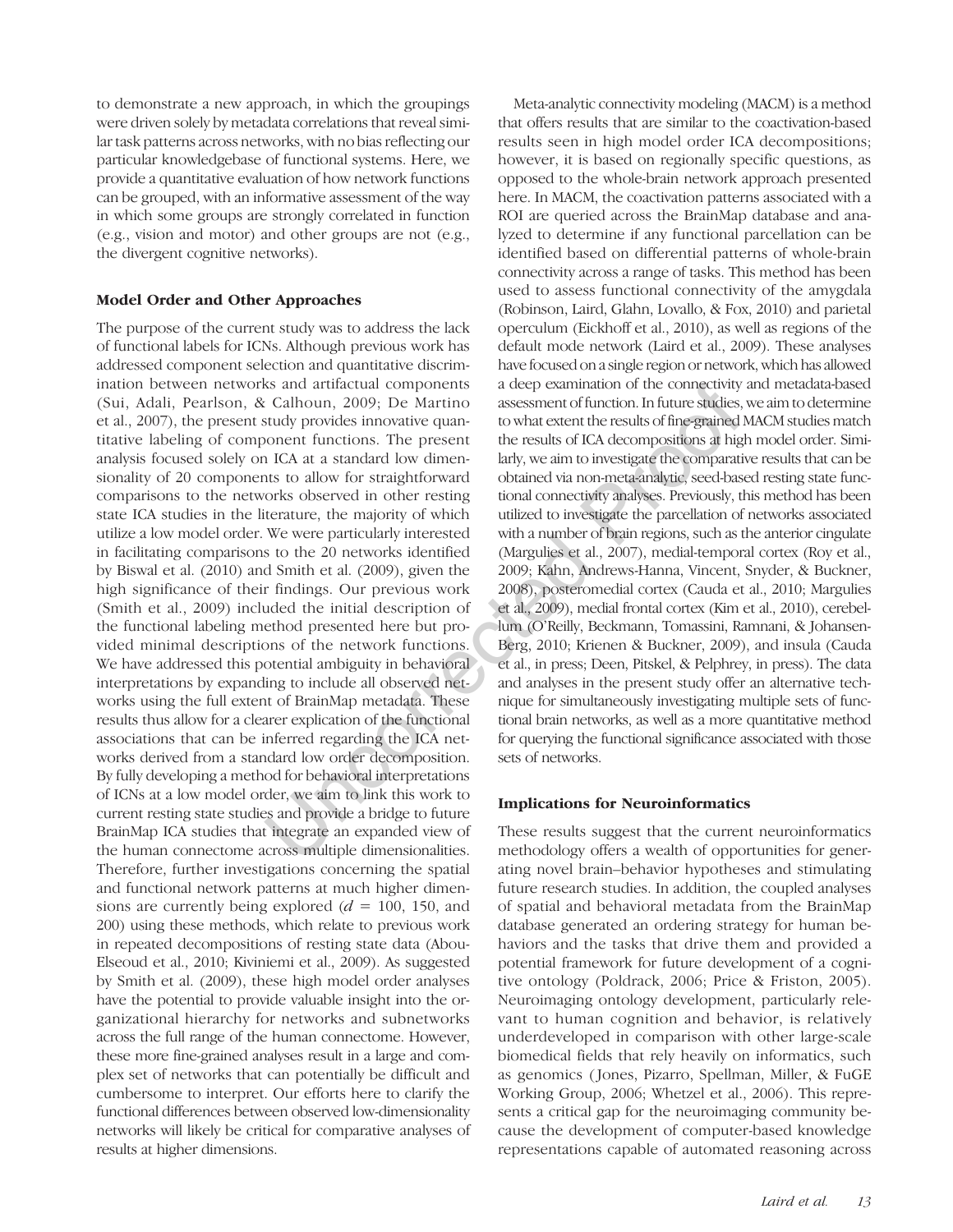concepts in cognitive neuroscience will likely encourage future large-scale data-driven meta-analyses similar to, but more powerful than, what has been accomplished here.

ecause of term granuary but associated with double dipping (Kriegiques across experimental conditions are analyzed to generate maps of itelevational special were analyzed to generate maps of itelevation of strongly mapped The current analysis provides evidence that the overall design and scope of the BrainMap taxonomy can support development of a brain –behavior ontology. However, we observed limitations in which BrainMap terms did not fully capture the functional properties of a network, suggesting that future metadata expansion is warranted. For example, Figure 6 illustrates the lack of strong metadata peaks across ICN 14 in the cerebellum and ICN 5 in the midbrain. This imprecision was most notable for ICN 9, which revealed an extremely small number of positive metadata correlations accompanied by a large extent of negative correlations. As previously noted, these ambiguous results may not be because of term granularity but rather classification techniques across experimental contrasts, as demonstrated in the reduced functional specialization of the networks associated with visual processing (ICNs 11 and 12). A few BrainMap terms did not strongly map to any specific network (e.g., color discrimination), whereas some classes mapped equally well to multiple networks. This was exemplified in sequence recall and motor learning, which strongly mapped to both ICN 6 (SMA) and ICN 8 (hand region of primary motor cortex) and potentially implicates the multinetwork involvement across different components of action execution. Future work will also involve expanding the BrainMap taxonomy to ascertain if functionally significant network differences can be discriminated at greater levels of resolution. Datadriven refinement of classes and related terms may be accomplished by applying text-mining analyses directly to publications reporting the experimental results that contribute to each network. Such a strategy would retain the strengths of the present analysis by driving ontology development in the context of ICNs but improve the current framework by introducing author-defined terms originating from domain-specific knowledge.

Similarly, the extent of functional insight to be realized from BrainMap 's metadata correlations is potentially limited by the ontological complications of developing a formal representation for functional neuroimaging results. For example, a word generation experiment may utilize a silent reading baseline, whereas another, a resting baseline, yet both of these experiments will be coded in BrainMap under the same paradigm class regardless of the different activation patterns that are to be expected from these different contrasts. In the current analysis, we did not attempt to disentangle this ambiguity, which potentially limits our results. It is feasible that, using our above example, the word generation results were potentially split across multiple components, which would mean that the functional significance of different control conditions was not identified. However, given that each contrast is coded as utilizing either a low-level or highlevel baseline condition, future analyses may be pursued to examine the effect of including this parameter when

interpreting ICA results. It is highly possible that dissociable network patterns may be observed that reflect the different processes that are isolated for low-level versus high-level contrasts.

#### Data Sharing

The network images and associated metadata generated in this study have been made available for download (brainmap.org/icns) to serve as a shared community resource for interpreting the functional significance of future resting state results. In addition, they may be useful as masks for seeding specific a priori cortical regions or networks of interest in prospective neuroimaging studies or as a technique for circumventing the inherent problems associated with double dipping (Kriegeskorte, Simmons, Bellgowan, & Baker, 2009). Coordinate-based results that were analyzed to generate maps of intrinsic connectivity are available in the BrainMap database and can be accessed using the Sleuth application (brainmap.org/sleuth).

# UNCITED REFERENCE

Lancaster et al., 2000

# Acknowledgments

This work was supported by NIMH grants R01-MH074457 (P. T. F. and A. R. L.) and R01-MH084812 (A. R. L. and J. A. T.) and the Helmholz Initiative on Systems-Biology (S. B. E.).

Reprint requests should be sent to Dr. Angela R. Laird, Research Imaging Institute, University of Texas Health Science Center San Antonio, 7703 Floyd Curl Drive, San Antonio, TX 78229- 3900, or via e-mail: lairda@uthscsa.edu.

# **REFERENCES**

- Abou-Elseoud, A., Starck, T., Remes, J., Nikkinen, J., Tervonen, O., & Kiviniemi, V. (2010). The effect of model order selection in group PICA. Human Brain Mapping, 31, 1207-1216.
- Allen, E. A., Erhardt, E. B., Damaraju, E., Gruner, W., Segall, J. M., Silva, R. F., et al. (2011). A baseline for the multivariate comparison of resting state networks. Frontiers in Neuroscience, 5, 2.
- Andersen, R. A., & Cui, H. (2009). Intention, action planning, and decision making in parietal-frontal circuits. *Neuron*, 63, 568 –583.
- Badre, D., & Wagner, A. D. (2007). Left ventrolateral prefrontal cortex and the cognitive control of memory. Neuropsychologia, 45, 2883 –2901.
- Beckmann, C. F., DeLuca, M., Devlin, J. T., & Smith, S. M. (2005). Investigations into resting-state connectivity using independent component analysis. Philosophical Transactions of the Royal Society of London, Series B, Biological Sciences, 360, 1001-1013.
- Biswal, B., Yetkin, F. Z., Haughton, V. M., & Hyde, J. S. (1995). Functional connectivity in the motor cortex of resting human brain using echo-planar MRI. Magnetic Resonance in Medicine, 34, 537–541.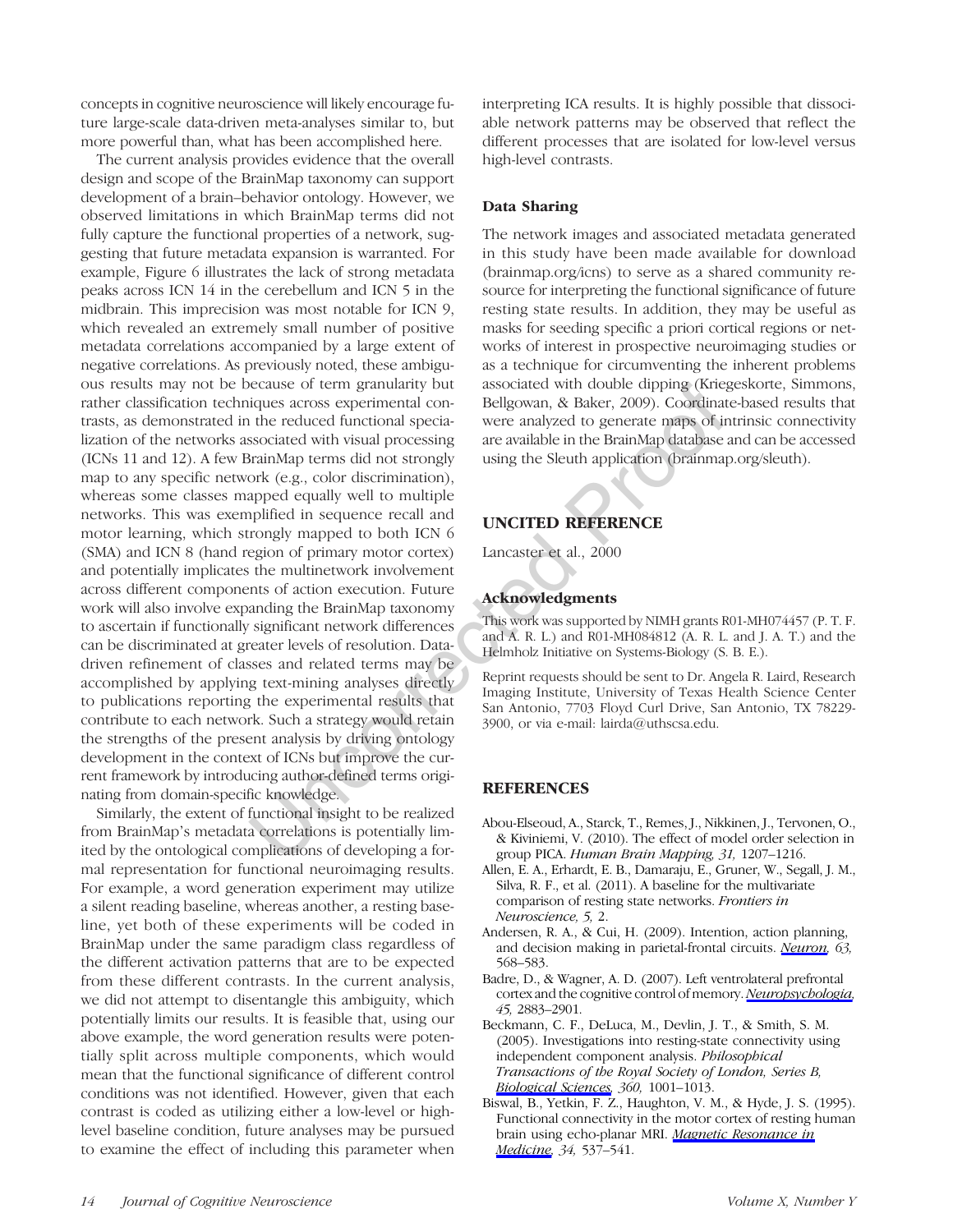Biswal, B. B., Mennes, M., Zuo, X. N., Gohel, S., Kelly, C., Smith, S. M., et al. (2010). Toward discovery science of human brain function. Proceedings of the National Academy of Sciences, U.S.A., 107, 4734–4739.

Bower, J. M. (1997). Is the cerebellum sensory for motor's sake, or motor for sensory's sake? Progress in Brain Research, 114, 463–496.

Calhoun, V. D., Kiehl, K. A., & Pearlson, G. D. (2008). Modulation of temporally coherent brain networks estimated using ICA at rest and during cognitive tasks. Human Brain Mapping, 29, 828–838.

Cauda, F., D'Agata, F., Sacco, K., Duca, S., Geminiani, G., & Vercelli, A. (in press). Functional connectivity of the insula in the resting brain. Neuroimage.

Cauda, F., Geminiani, G., D'Agata, F., Sacco, K., Duca, S., Bagshaw, A. P., et al. (2010). Functional connectivity of the posteromedial cortex. PLoS One, 5, e13107.

Chein, J. M., Fissell, K., Jacobs, S., & Fiez, J. A. (2002). Functional heterogeneity within Broca's area during verbal working memory. Physiology & Behavior, 77, 635–639.

Collins, D. L., Neelin, P., Peters, T. M., & Evans, A. C. (1994). Automatic 3D intersubject registration of MR volumetric data in standardized Talairach space. Journal of Computer Assisted Tomography, 18, 192–205.

Cordes, D., Haughton, V. M., Arfanakis, K., Wendt, G. J., Turski, P. A., Moritz, C. H., et al. (2000). Mapping functionally related regions of brain with functional connectivity MR imaging. American Journal of Neuroradiology, 21, 1636–1644.

Creem-Regehr, S. H. (2009). Sensory-motor and cognitive functions of the human posterior parietal cortex involved in manual actions. Neurobiology of Learning and Memory, 91, 166–171.

Damoiseaux, J. S., Rombouts, S. A., Barkhof, F., Scheltens, P., Stam, C. J., Smith, S. M., et al. (2006). Consistent resting-state networks across healthy subjects. Proceedings of the National Academy of Sciences, U.S.A., 103, 13848–13853.

De Luca, M., Beckmann, C. F., De Stefano, N., Matthews, P. M., & Smith, S. M. (2006). fMRI resting state networks define distinct modes of long-distance interactions in the human brain. Neuroimage, 29, 1359–1367.

De Martino, F., Gentile, F., Esposito, F., Balsi, M., Di Salle, F., Goebel, R., et al. (2007). Classification of fMRI independent components using IC-fingerprints and support vector machine classifiers. Neuroimage, 34, 177–194.

Deen, B., Pitskel, N. B., & Pelphrey, K. A. (in press). Three systems of insular functional connectivity identified with cluster analysis. Cerebral Cortex.

Derrfuss, J., & Mar, R. A. (2009). Lost in localization: The need for a universal coordinate database. Neuroimage, 48, 1–7.

Dosenbach, N. U., Fair, D. A., Miezin, F. M., Cohen, A. L., Wenger, K. K., Dosenbach, R. A., et al. (2007). Distinct brain networks for adaptive and stable task control in humans. Proceedings of the National Academy of Sciences, U.S.A., 104, 11073–11078.

Eickhoff, S., Jbabdi, S., Caspers, S., Laird, A. R., Fox, P. T., Zilles, K., et al. (2010). Anatomical and functional connectivity of cytoarchitectonic areas within the human parietal operculum. Journal of Neuroscience, 30, 6409–6421.

Eickhoff, S. B., Laird, A. R., Grefkes, C., Wang, L. E., Zilles, K., & Fox, P. T. (2009). Coordinate-based activation likelihood estimation meta-analysis of neuroimaging data: A randomeffects approach based on empirical estimates of spatial uncertainty. Human Brain Mapping, 30, 2907–2926.

Fox, P. T., Laird, A. R., Fox, S. P., Fox, P. M., Uecker, A. M., Crank, M., et al. (2005). BrainMap taxonomy of experimental design: Description and evaluation. Human Brain Mapping, 25, 185–198.

Fox, P. T., & Lancaster, J. L. (2002). Mapping context and content: The BrainMap model. Nature Reviews Neuroscience, 3, 319–321.

Fox, P. T., Mintun, M. A., Raichle, M. E., Miezin, F. M., Allman, J. M., & Van Essen, D. C. (1986). Mapping human visual cortex with positron emission tomography. Nature, 323, 806–809.

Hamilton, A. F. (2009). Lost in localization: A minimal middle way. Neuroimage, 48, 8–10.

Jones, A. R., Pizarro, A., Spellman, P., Miller, M., & FuGE Working Group. (2006). FuGE: Functional genomics experiment object model. OMICS, 10, 179–184.

Kahn, I., Andrews-Hanna, J. R., Vincent, J. L., Snyder, A. Z., & Buckner, R. L. (2008). Distinct cortical anatomy linked to subregions of the medial temporal lobe revealed by intrinsic functional connectivity. Journal of Neurophysiology, 100, 129–139.

Kim, J. H., Lee, J. M., Jo, H. J., Kim, S. H., Lee, J. H., Kim, S. T., et al. (2010). Defining functional SMA and pre-SMA subregions in human MFC using resting state fMRI: Functional connectivity-based parcellation method. Neuroimage, 49, 2375–2386.

Kiviniemi, V. (2003). Independent component analysis of nondeterministic fMRI signal sources. Neuroimage, 19, 253–260.

Kiviniemi, V., Starck, T., Remes, J., Long, X., Nikkinen, J., Haapea, M., et al. (2009). Functional segmentation of the brain cortex using high model order group PICA. Human Brain Mapping, 30, 3865–3886.

Kochunov, P., Lancaster, J., Thompson, P., Toga, A. W., Brewer, P., Hardies, J., et al. (2002). An optimized individual target brain in the Talairach coordinate system. Neuroimage, 17, 922–927.

Kriegeskorte, N., Simmons, W. K., Bellgowan, P. S., & Baker, C. I. (2009). Circular analysis in systems neuroscience: The dangers of double dipping. Nature Neuroscience, 12, 535–540.

Krienen, F. M., & Buckner, R. L. (2009). Segregated frontocerebellar circuits revealed by intrinsic functional connectivity. Cerebral Cortex, 19, 2485–2497.

what notas area tumply erion. The Association since that is the case of the case. T. M., & Evans, A. C. (1994).<br>
The human MFC using resting state fMR:<br>
reps. T. M., & Evans, A. C. (1994).<br>
The connectivity-based parelati Laird, A. R., Eickhoff, S. B., Li, K., Robin, D. A., Glahn, D. C., & Fox, P. T. (2009). Investigating the functional heterogeneity of the default mode network using coordinate-based meta-analytic modeling. Journal of Neuroscience, 29, 14496–14505.

Laird, A. R., Lancaster, J. L., & Fox, P. T. (2005). BrainMap: The social evolution of a human brain mapping database. Neuroinformatics, 3, 65–78.

Laird, A. R., Lancaster, J. L., & Fox, P. T. (2009). Lost in localization? The focus is meta-analysis. Neuroimage, 48, 18–20.

Laird, A. R., Robinson, J. L., McMillan, K. M., Tordesillas-Gutiérrez, D., Moran, S. T., Gonzales, S. M., et al. (2010). Comparison of the disparity between Talairach and MNI coordinates in functional neuroimaging data: Validation of the Lancaster transform. Neuroimage, 51, 677–683.

Lancaster, J. L., Tordesillas-Gutiérrez, D., Martinez, M., Salinas, F., Evans, A., Zilles, K., et al. (2007). Bias between MNI and Talairach coordinates analyzed using the ICBM-152 brain template. Human Brain Mapping, 28, 1194–1205.

Lancaster, J. L., Woldorff, M. G., Parsons, L. M., Liotti, M., Freitas, C. S., Rainey, L., et al. (2000). Automated Talairach Atlas labels for functional brain mapping. Human Brain Mapping, 10, 120–131.

Margulies, D. S., Kelly, A. M., Uddin, L. Q., Biswal, B. B., Castellanos, F. X., & Milham, M. P. (2007). Mapping the functional connectivity of anterior cingulate cortex. Neuroimage, 37, 579–588.

Margulies, D. S., Vincent, J. L., Kelly, C., Lohmann, G., Uddin, L. Q., Biswal, B. B., et al. (2009). Precuneus shares intrinsic functional architecture in humans and monkeys. Proceedings